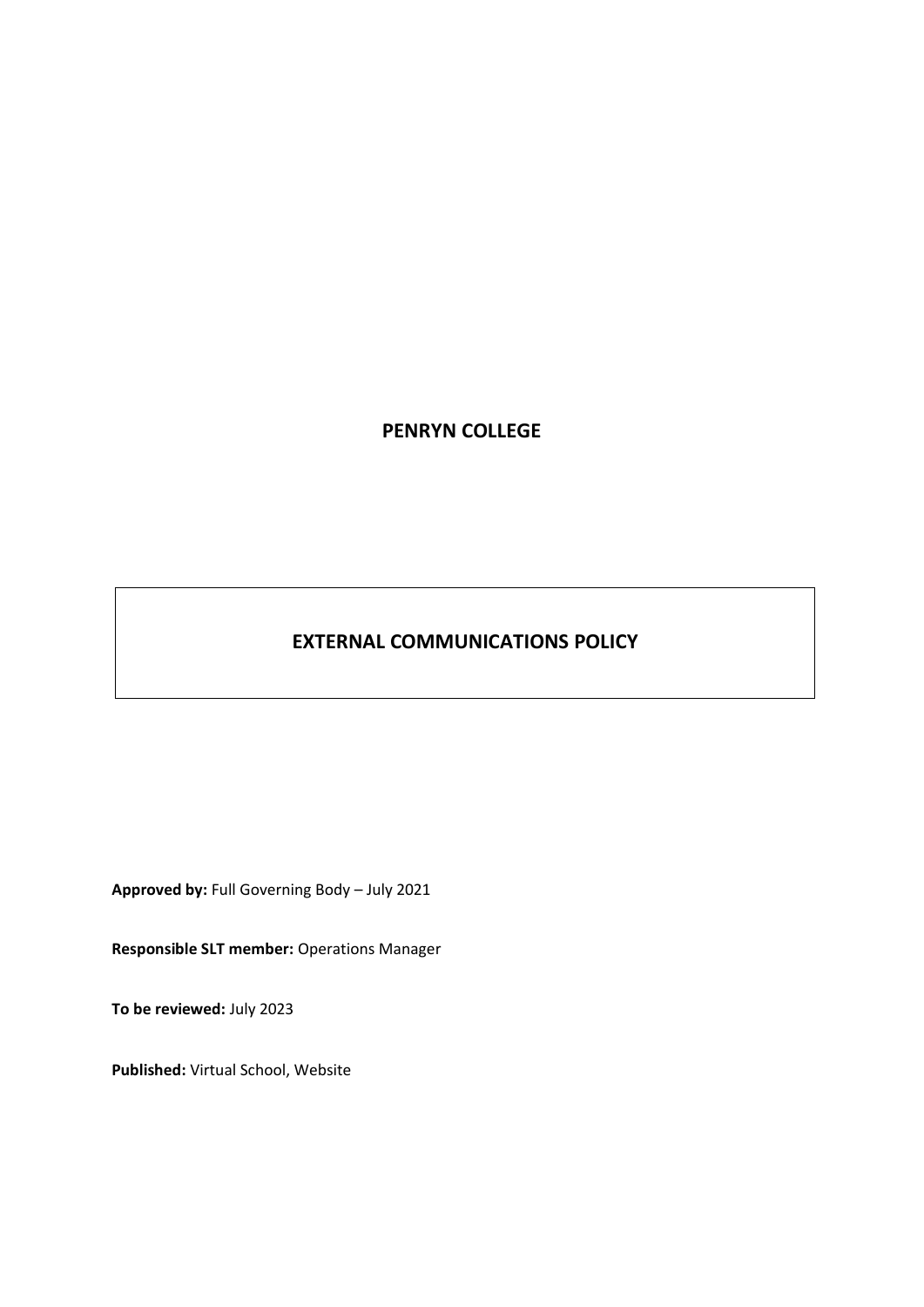# 1. Introduction

1.1. Schools have many lines of communication to maintain with parents and carers, with other schools, with the community, with outside agencies, and within the school. Good communication between all these groups is essential, and children achieve more when everyone works together. Parents, carers and friends of the school can naturally help more if they know what the school is trying to achieve.

# 2. Aims and Objectives

2.1. In our school, we strive to maintain clear and effective communications with all parents, carers and with the wider community. Effective communications enable us to share our aims and values by keeping parents and the community well informed about school life. This reinforces the important role that parents and members of the community play in supporting the school.

2.2. We have various strategies for communicating with parents and the community which reflect what we believe is important for our school.

2.3. We make our written communications as accessible and inclusive as possible. We use an easy-to-read font and add pictures where appropriate. We seek to avoid bias, stereotyping or any form of discrimination. We recognise and celebrate the contributions made by groups represented in our school and community.

# 3. Policy Relationships

3.1. Communications cut across many policy areas, so the intention of this policy is not to replicate the information contained elsewhere but to point the reader in the direction of the other policies which can be found on the school website and the VLE. These policies are:

- a. GDPR Policy
- b. Freedom of Information policy
- c. Child Protection and Safe Guarding Policy
- d. Keeping Children Safe in Education Policy
- e. E-Safety Policy
- f. E-Safety Advice for Parents
- g. E-Safety Factsheet for Parents

# 4. Integrated Communications

4.1. Integrated communications is about ensuring a consistent and clear message across the key areas of output, meaning the messages get stronger and reinforced as they are replicated across the various platforms.

4.2. In terms of methodology, the following process will be used:

- a. News story researched, content drafted, content approved.
- b. News item uploaded to website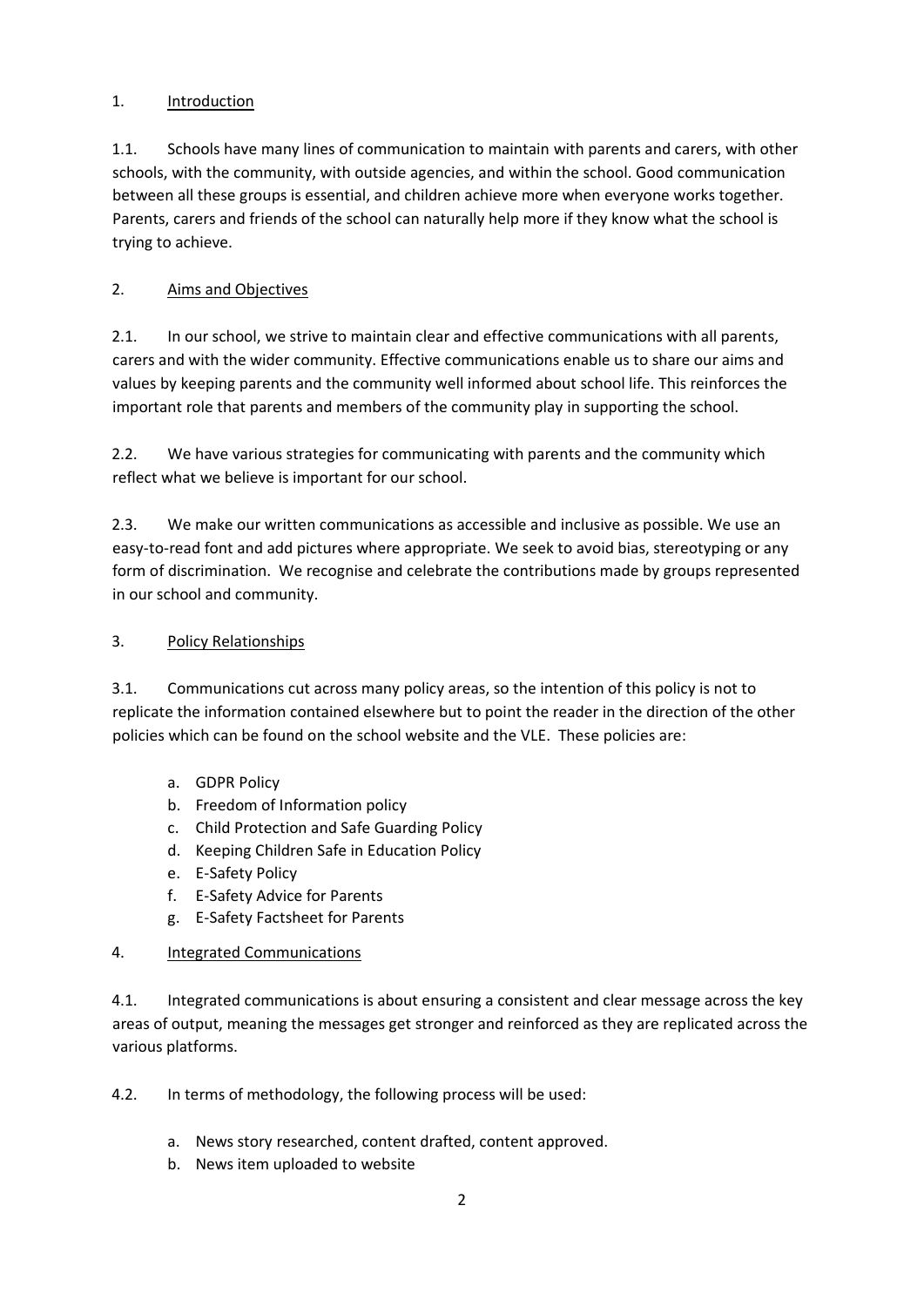- c. If newsworthy for local press, draft into press release
- d. News item incorporated into latest newsletter
- e. News item reworked for social media
- f. If appropriate, text parents about news item

### 5. Communications Team

5.1. The communications team is made up of 2 members of staff managed by the Operations Manager as follows:

- a. Press Officer & Web & Social Media Co-ordinator. The Press Officer & Web and Social Media Co-ordinator is a permanent, part time member of staff who is responsible for all written, visual and aural communications with newspapers, magazines, journals, television and radio outlets. They are also responsible for ensuring that the website, Facebook, Twitter and any other social media outlets are relevant, informative and up to date with latest news and information about the college. Their principle role is to ensure that the college remains in the public eye through the publication of relevant, informative and eye catching copy in a variety of outlets.
- b. Events Co-ordinator. The Events Co-ordinator is responsible for ensuring that all events run by the college are planned and executed effectively through timely and appropriate consultation with concerned members of staff responsible for the organisation of such events.

#### 6. Range of Communication Methods

- 6.1. Existing methods of external communication include:
	- a. Celebration Events. The college holds a number of celebration events such as achievements evenings and graduations which are designed to celebrate the successes of our students with their families and friends.
	- b. Facebook. The school has a Facebook account which is managed by the Web & Social Media Co-ordinator. They are responsible for ensuring the account remains relevant and carries important news and information to keep the Facebook community up to date with events in the school.
	- c. Friday Email. All parents that have registered to receive emails, will receive an email from the school every Friday specific to their child. It contains details of attendance, AMs and BMs, set homework and due dates, timetable for the week ahead and any dates of any forthcoming events.
	- d. Governors Meeting Minutes. The Full Governing Body and its supporting Committees meet at least once per term to monitor the progress of the school and the performance of pupils and staff. Minutes of the meetings can be viewed.
	- e. Letters for Particular Issues. The school uses letters to communicate important information to parents and carers about events, visits or other concerns. Letters are generally preceded by a test message alerting parents and carers to the incoming letter.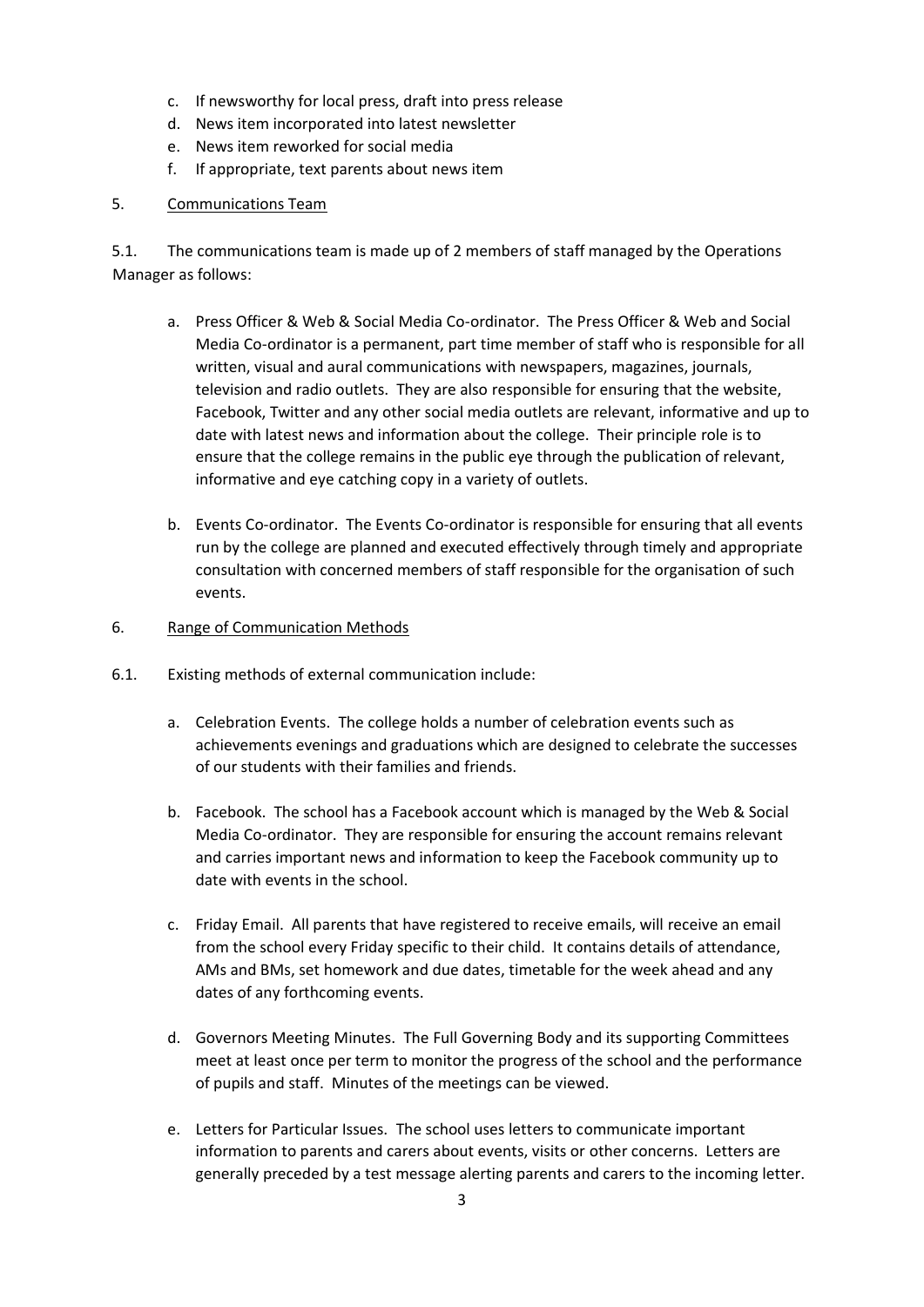- f. Newspaper, Magazine, Journal, Television and Radio Articles. The school's Press Officer is responsible for ensuring that the school is represented in local media outlets by ensuring that relevant and appropriate events and celebrations are communicated to them in a timely fashion to meet publication or broadcast deadlines.
- g. Open Days. The college holds an Open Day once a year which is designed to show the school to prospective students and their parents/carers.
- h. Parents' Evenings. The college holds a variety of Parent's Evenings designed to showcase pupils work and to give an opportunity for parents/carers and staff to discuss the progress of students towards their final examinations.
- i. Parents' Forum. The Parents' Forum is a small committee of interested parents and carers who contribute to the running of the college through interaction with the Senior Leadership Team, offering advice and recommendations to improve communication with parents, carers and the wider community.
- j. Parents' Handbook. A handbook is available to all parents and carers on the school website which lists a range of services and assistance available to them.
- k. Parent View (OFSTED). This is a system used by OFSTED to gather feedback on our school. It is accessible through the school website.
- l. Questionnaires and Surveys. The school conducts formal surveys with parents, staff and students once per year using an on line survey tool. Other surveys and questionnaires are carried out on an ad hoc basis as they are required using IPads.
- m. Reports to Parents. It is a statutory requirement for parents and carers to receive a report on their child's progress each year. AT present the school continues to offer these in paper form but is moving towards a constantly updating 'live' reporting system which will be available electronically at any time.
- n. School IPads. Every pupil and member of teaching staff have a school-owned IPad which are used for communicating and teaching. The IPad remains the property of the college but is lent to a pupil for their time at the college.
- o. School Prospectus. The school prospectus is updated on an annual basis with relevant information and is available to all prospective parents/carers and students.
- p. School Website. The school website is managed by the Web and Social Media Coordinator who is responsible for ensuring that the website remains relevant and current with news and information for the whole community. They are responsible for uploading information at the request of other members of staff.
- q. Text Messaging. Where a parent has registered a mobile telephone number with the college, the college will use text messaging to communicate short, relevant messages to those people. They are generally used to point parents/carers to other information.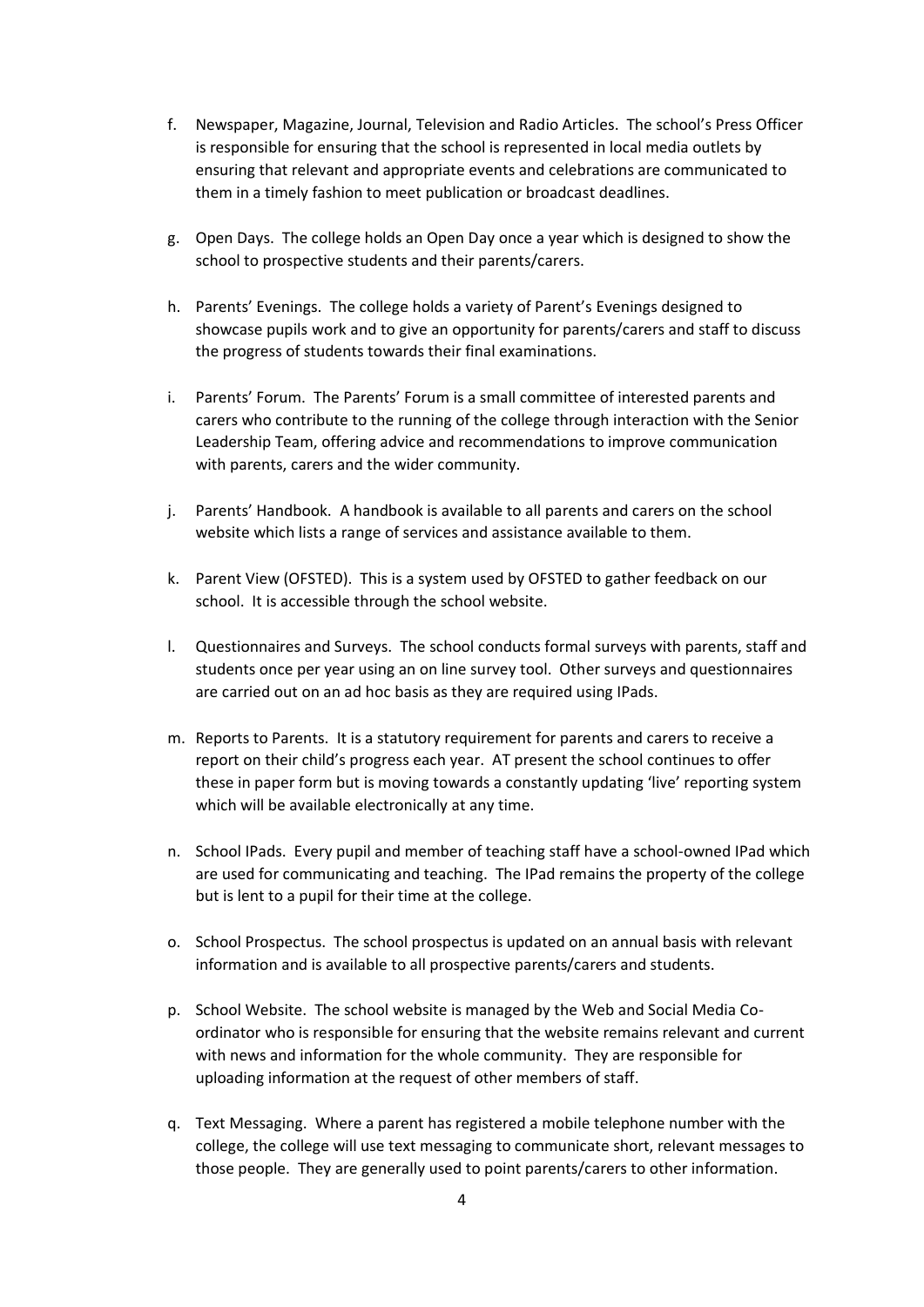- r. Twitter. The school has a Twitter account which is managed by the Web & Social Media Co-ordinator. They are responsible for ensuring the account remains relevant and carries important news and information to keep the Twitter community up to date with events in the school.
- s. Virtual School. An adjunct to the school website, the Virtual School allows parents/carers, staff and students to see progress being made and to access critical learning information.
- t. Weekly Parent Newsletters. A weekly newsletter containing important and interesting information is produced by the Press Officer and released to parents via email every Wednesday.

# 7. Home-School Communications

7.1. We send a newsletter to parents in the middle of each school week. It contains general details of school events and activities. Parents expect the newsletter and appreciate the regularity of the contact. We send other letters of a general or specific nature when necessary. Parents are encouraged to receive information by e-mail.

7.2. We invite parents to support their child's work through a range of activities held in the school throughout the year.

7.3. The school encourages parents to share any issues about their child at the earliest opportunity. The website shows how to contact a student's Tutor by email. A parent should expect a response within 48 hours and there is a system for follow up if this is not the case. Parents can have the opportunity to talk with staff when they bring their children to school, or when they collect them after school if they wish.

7.4. If a child is absent from school, and we have had no indication of the reason, we contact a parent or carer by telephone on the first day of absence, to find out the reason for the absence. If no contact can be made with any named person, we will ask our Education Welfare Officer to investigate to ensure the child's safety.

7.5. There is a Parent's Forum designed to integrate the ideas and considerations of parents and carers in to the way the school operates. Parents are encouraged to participate if they wish.

7.6. We recognise that children have a fundamental right to be protected from harm, that safeguarding is a shared responsibility, and that our school should provide a safe and secure environment. Outside the family home, we are the people most in contact with our children, and we are therefore in a unique position to identify and help children. When any member of staff has concerns about the welfare of a child, these will be passed on to the Safeguarding Officer, who may share this information when it is in the child's best interests to do so.

7.7. We hold information on pupils in our school, and from time to time we are required to pass some of this information to others for educational purposes. Details have been sent to parents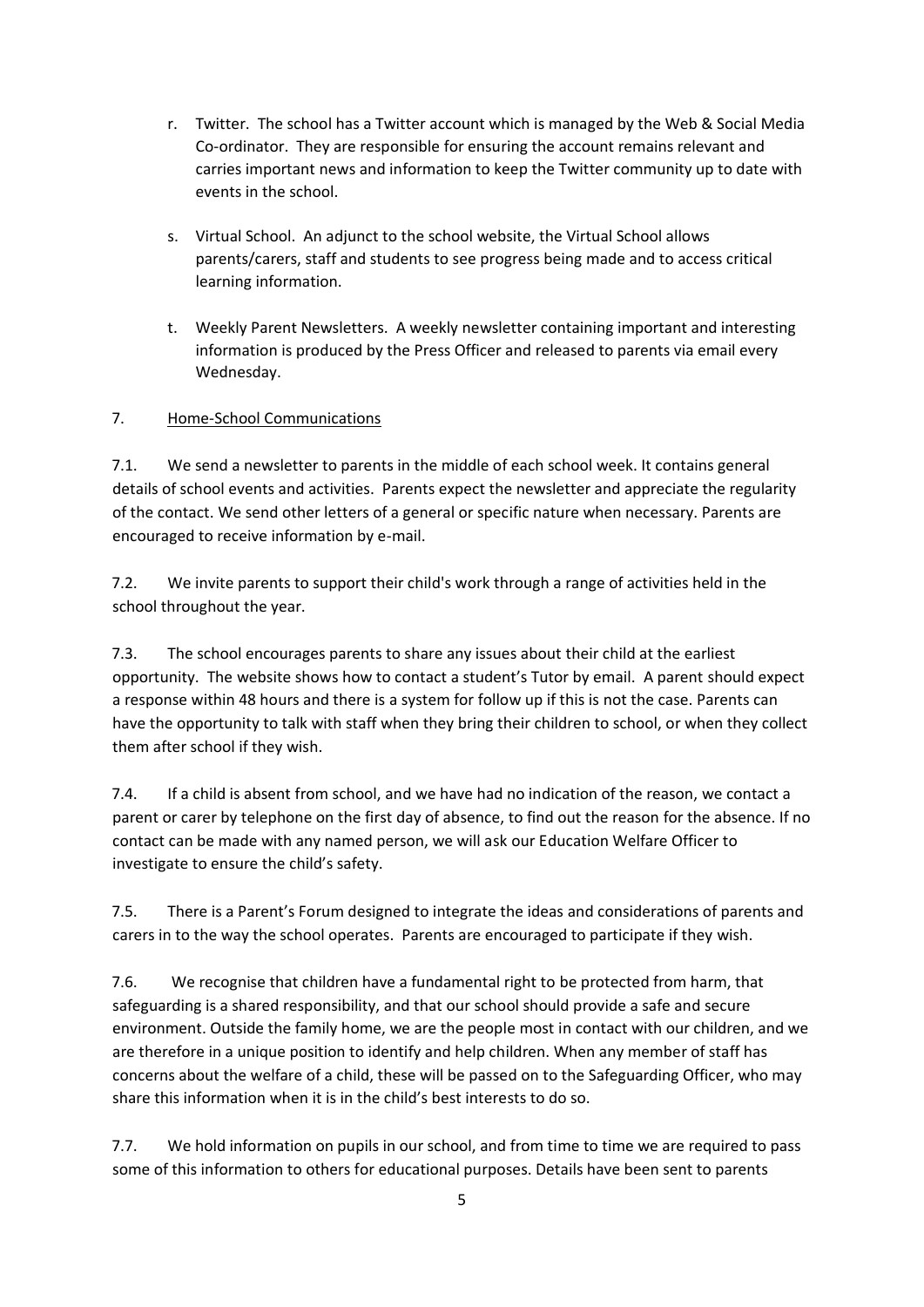about the types of data we hold, why we hold that data, and who we may pass it on to. This is a requirement under the Data Protection Act 1998, full details of which are in our Data Protection Policy. Parents have a right to view the information we hold, and we have contact details of the agencies to which our information is passed.

7.8. We use the Internet, e-mail, a school website, a virtual school and issue each student with an IPad. Parents are required to sign an Acceptable Use Policy (AUP) which states what the IPad can be used for and parental responsibility in the case of damage, loss or misuse. Safeguards in our school include constant adult supervision, sites being filtered by software, controlled links, and the use of child-friendly search engines.

- a. Our school web site provides information about the school and contains essential information for parents and pupils. It also provides an opportunity to celebrate our work with the worldwide learning community and contains updated news items which are linked to our social media sites. It complies with the OFSTED requirements for school websites.
- b. The virtual school provides specific information about your child's progress through their school life and can be used to track their successes in lessons as well as guide parents through the myriad of assessments and reporting structures.
- c. Our social media sites, Facebook and Twitter, are linked to our website and carry similar, if not identical information. Primarily Facebook will be used for the early notification of events and functions while Twitter will primarily be used to communicate immediate events and stories as they happen.

# 8. Feedback and Complaints

8.1. We welcome any comments or suggestions you may have about this communications policy. If you want to make any comments about this publication or if you require further assistance then please address this to [business@penryn-college.cornwall.sch.uk.](mailto:business@penryn-college.cornwall.sch.uk)

# 9. Monitoring and review

9.1. This policy will be reviewed by the Student and Curriculum Committee and approved by the Full Governing Body.

# Annexes:

- A. General Social Media Communications Policy
- B. Facebook Communications Policy
- C. Twitter Communications Policy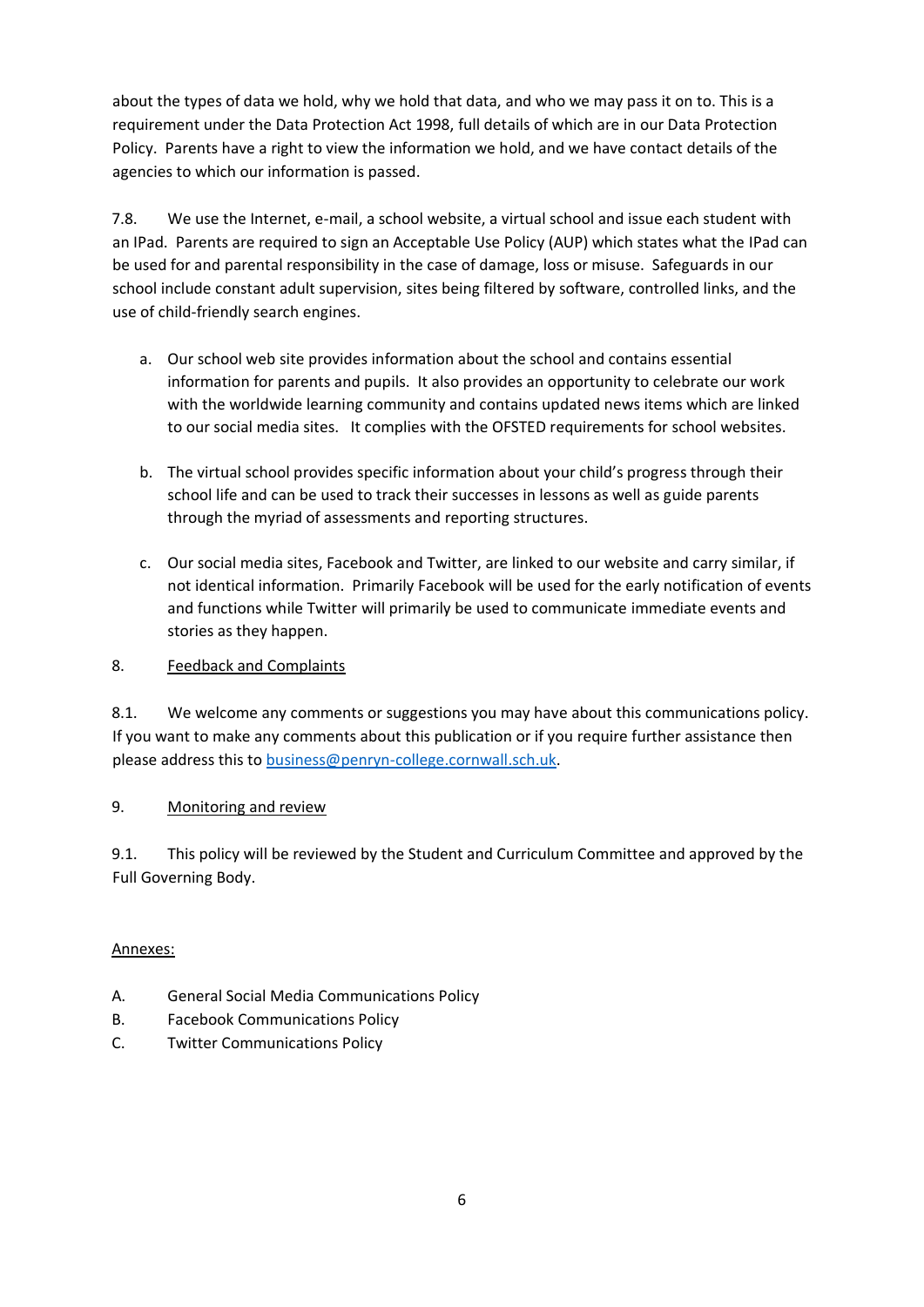Annex A to External Communications Policy Dated Dec 2020

General Social Media Communication Policy – General Guidelines for using the Website, Facebook and Twitter.

- 1. The aim of the school's social media pages is to increase our reach to parents and the local community, to inform them of events and to uphold and boost the schools reputation. In all areas of posting and responding common sense, politeness and honesty must be used as well as correct grammar and spelling.
- 2. At all times the school respects and protects individual's privacy. All parents are invited to sign a consent form when their child joins the college which controls where and by how much the college may publish details of individual children. This consent is equally applicable across all social media sites.
- 3. In order to ensure a cohesive approach to the information being posted across social media we will post;
	- a. information directly linked from the school's website.
	- b. Other information linked will be only through reputable businesses or organisations that the school is associated or affiliated with for example reports from local newspapers, information or events shared by the local councils or information from Duke of Edinburgh website.
	- c. Events.
	- d. Results.
	- e. Achievements.
	- f. Other news that may affect students such as severe weather warnings and transport.
	- g. News about the school.
- 4. In order to ensure our social media is used effectively and appropriately, we will not post;
	- a. Links to spam.
	- b. Anything considered offensive or inappropriate.
	- c. Personal Information about pupils or parents unless permission is gained.
	- d. Misleading or False information.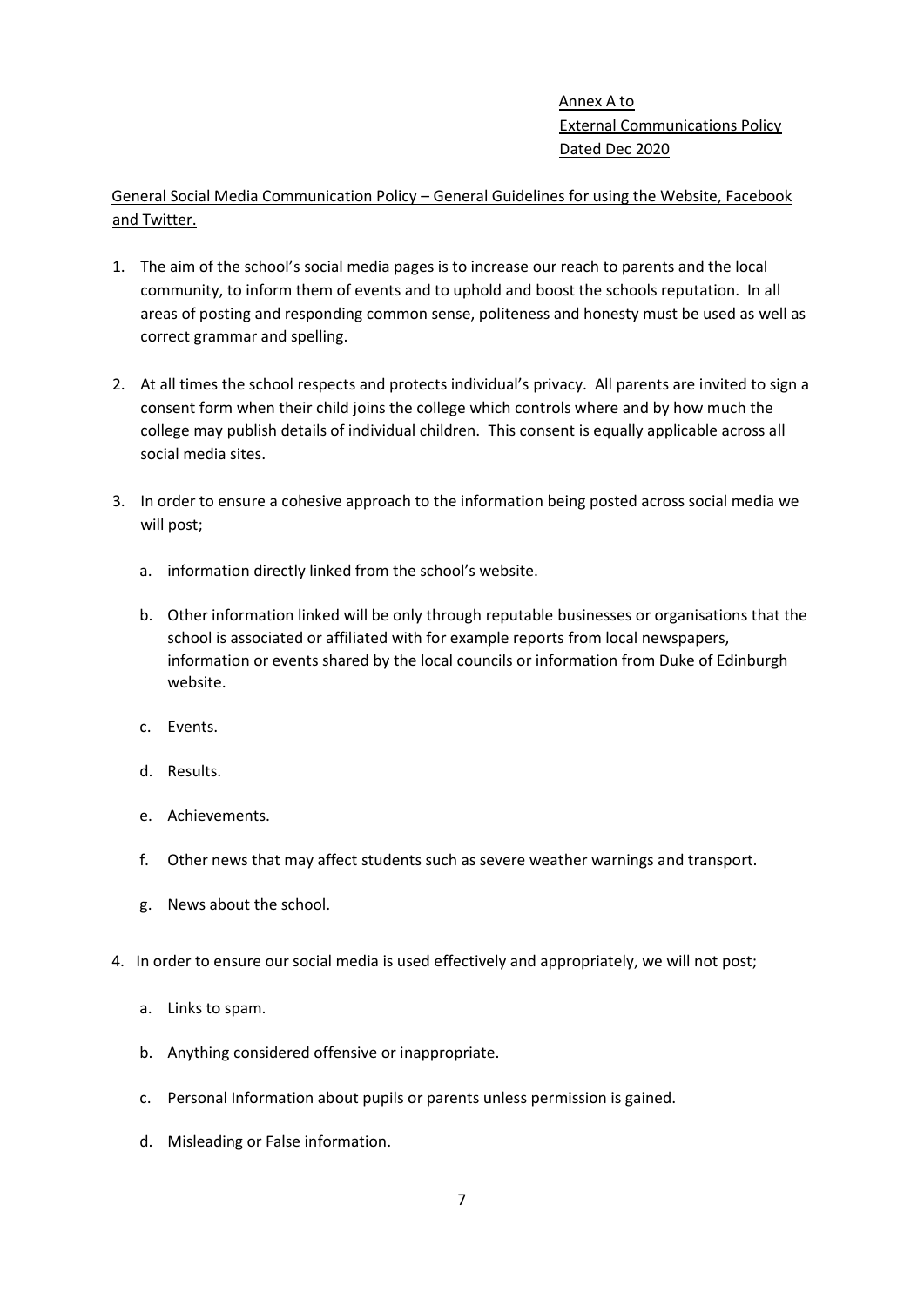- e. Opinions that don't fit in with school views.
- f. Anything that goes against current school policies.
- g. Images of children whose parent or guardian has not given consent for use on the web.

5. If at any time a parent, guardian or member of the public has any concerns about the content of the college's web or social media sites they are requested to get in touch using the [secretary@penryn-college.cornwall.sch.uk](mailto:secretary@penryn-college.cornwall.sch.uk) email address.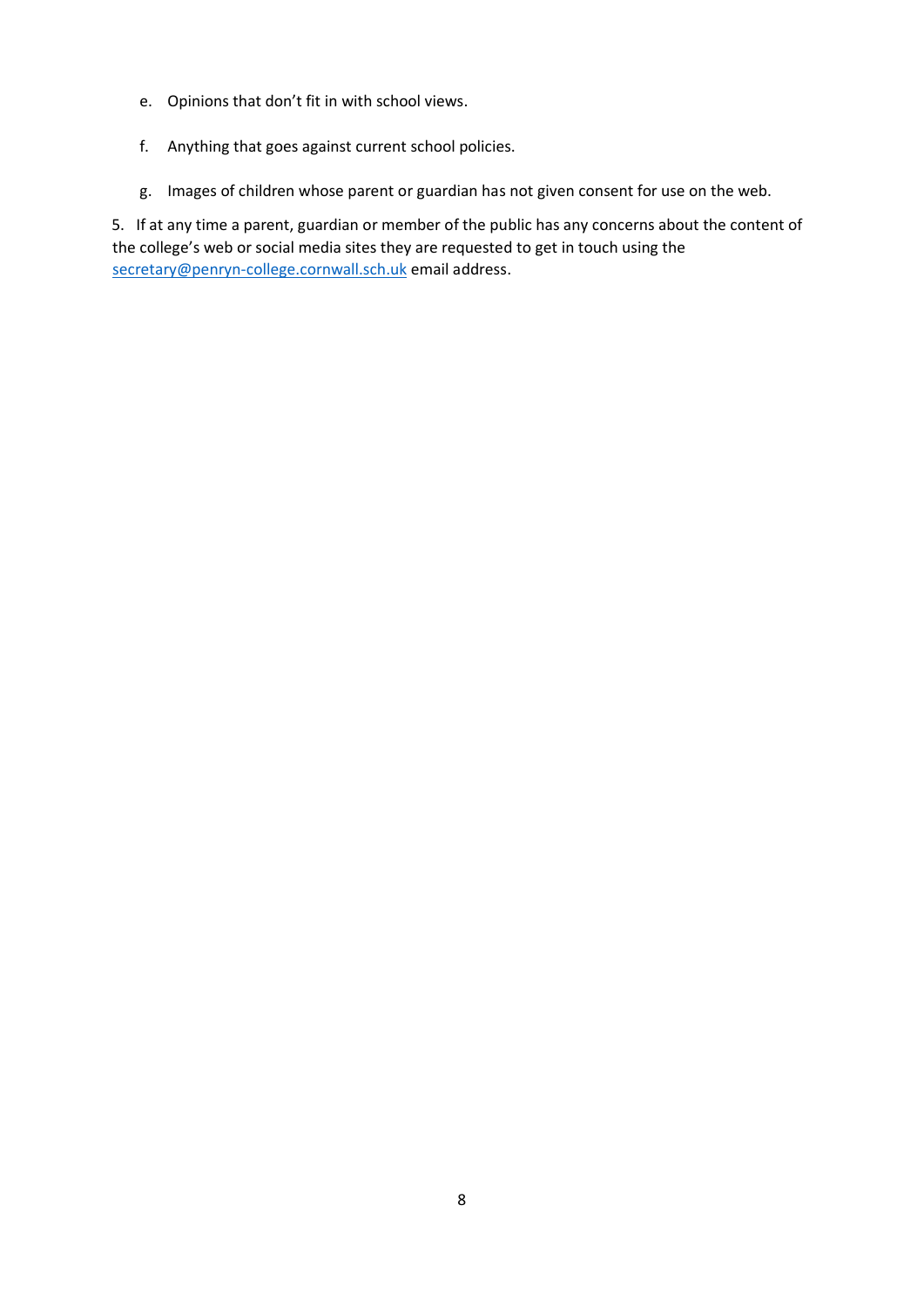# Annex B to External Communications Policy Dated Dec 2020

#### Facebook Communications Policy

- 1. Unlike the website, Facebook allows public interaction between the college account and other users. Therefore there are a few other points to consider when using this platform, as well as an increased need to monitor it.
- 2. With regard to the school's Facebook account, the following general guidelines will be adopted:
	- a. We will always respond to messages in the school's private inbox.
	- b. We will not remove comments based on opinions or statements.
	- c. We reserve the right to remove comments based on language and content.
- 3. In order to reduce the risk of inappropriate content from other Facebook users we will:
	- a. Turn on content blockers for inappropriate words.
	- b. Enable the review before posting feature which will allow the college to check for inappropriate content.
	- c. We will avoid posting controversial opinions or views which might cause arguments within the comments area.
- 4. In the event of inappropriate content being posted, the college will:
	- a. Whether by accident or not, print screen the content.
	- b. If it has been commented on make note of those that have commented.
	- c. Delete the post.
	- d. Write a new post acknowledging the previous post occurred and apologising to all those who saw it, and explaining that all those who commented will be contacted directly.
	- e. Contact those that commented directly with apologies, explanations and assurance that we have followed our policy and will be taking action to ensure this does not happen again.
- 5. In the event of negative, but not inappropriate, content being posted e.g. complaints, we will:
	- a. Reply as soon as possible.
	- b. Answer any questions so that others with the same queries can also see the response.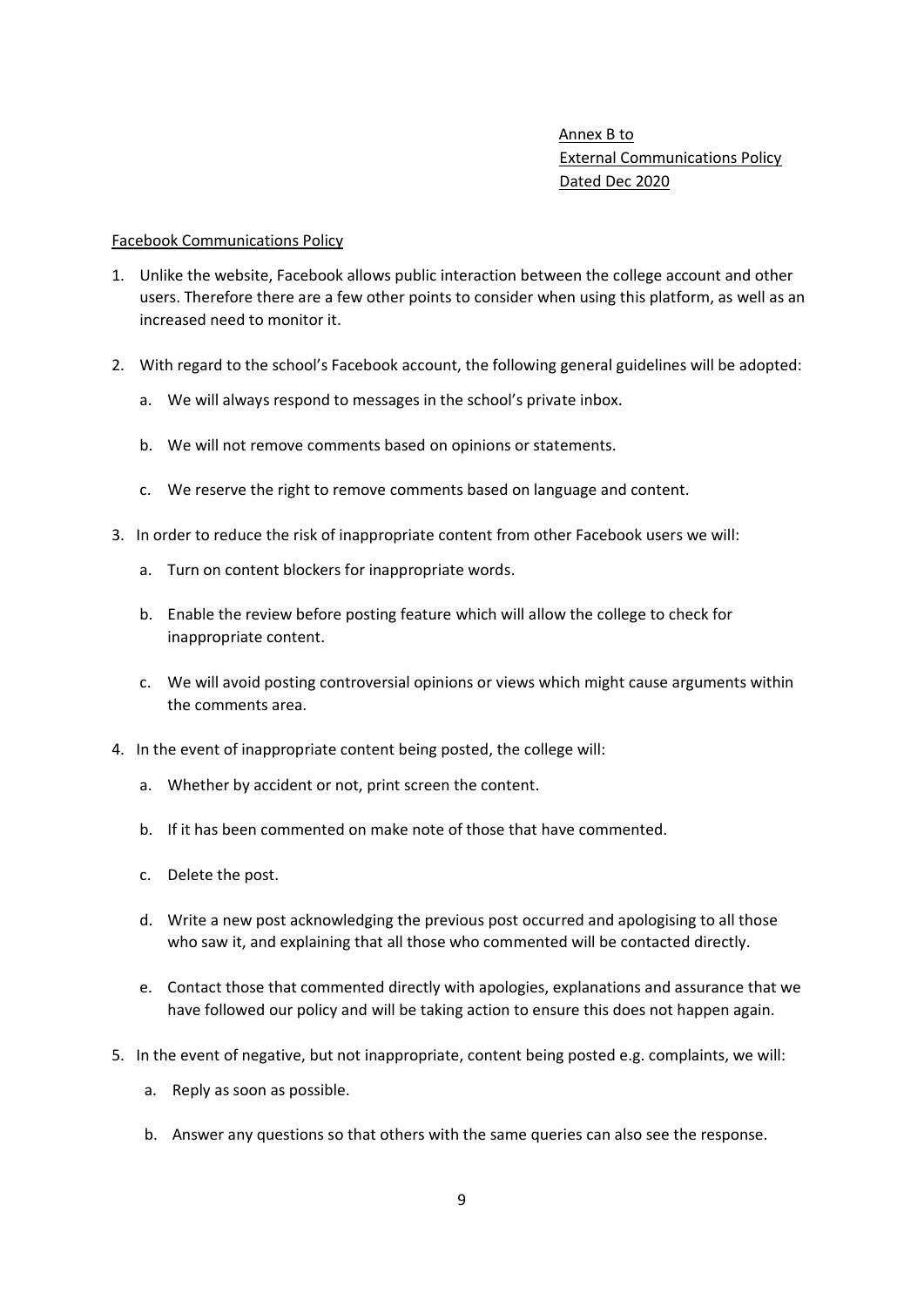- c. Link to the website to provide information.
- d. If we don't know the answer we will let you know, seek the information and respond in due course.
- e. Refer to school contact details if the question is very specific.

### 6. Monitoring.

Monitor duties will be the responsibility the Web & Social Media Co-Ordinator during their work hours, and also jointly by the designated team of staff with Facebook access. The Facebook page will be active and posted to when the WSMC is active unless events require immediate attention.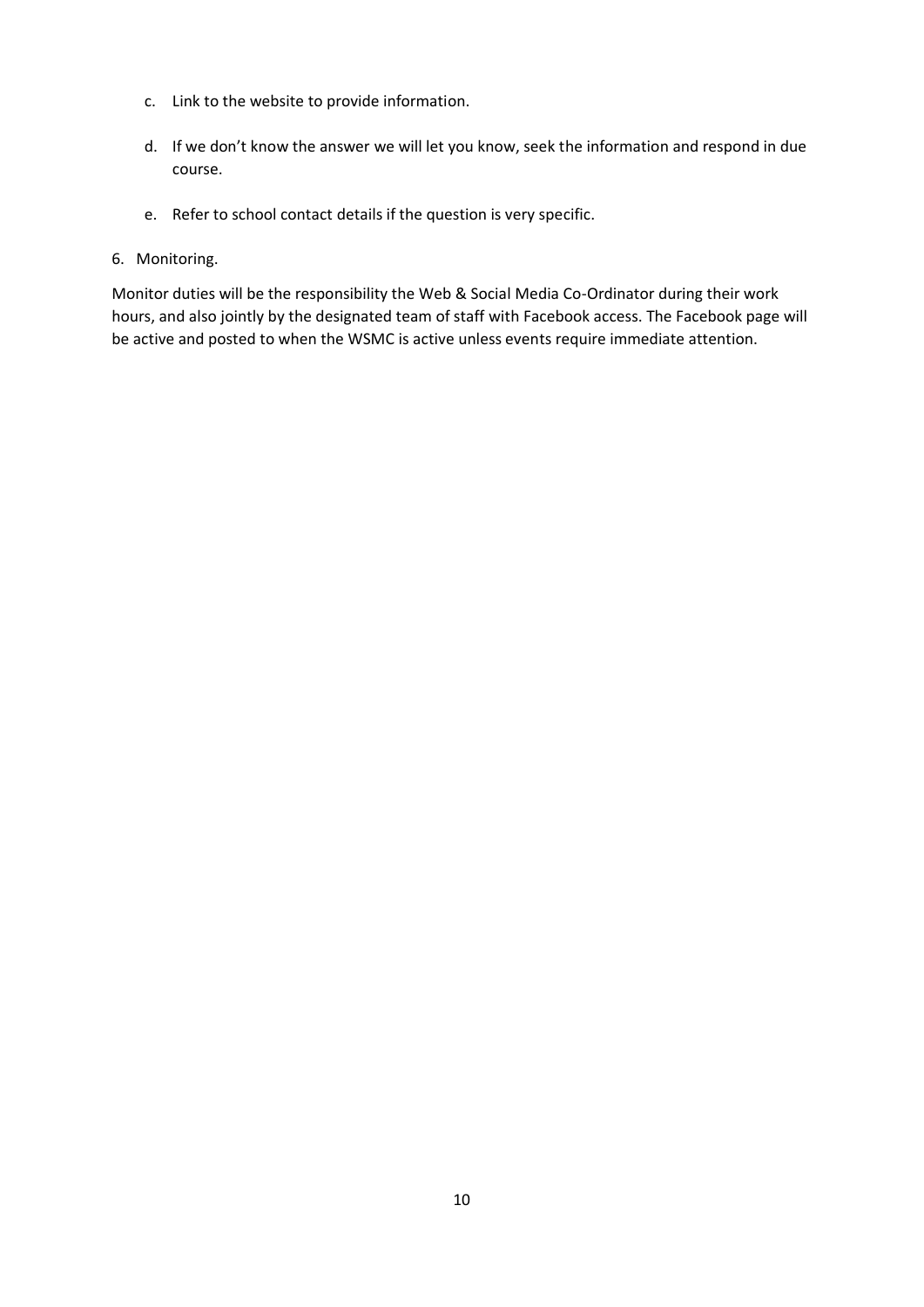# Annex C to External Communications Policy Dated Dec 2020

### Twitter Communication Policy

- 1. Unlike the website, Twitter allows public interaction between the college account and other users, however this is usually less frequent and more formal/professional.
- 2. The College's general guidelines for the use of Twitter are as follows:
	- a. It is checked daily by the Web & Social Media Co-ordinator during work hours.
	- b. We will report comments based on offensive language and content. A key difference between Facebook and Twitter is that we cannot delete tweets we dislike and must instead report them to Twitter.
- 3. In order to reduce the risk of inappropriate content from others we will:
	- a. Accounts are informed before viewing media that may be sensitive.
	- b. Only accounts we follow can tag us in photos.
	- c. Only accounts we follow can send us direct (private) messages.
	- d. Web & Social Media Co-ordinator is directly emailed whenever the account is mentioned in a tweet or sent a direct (private) message to ensure quick reviews and responses.
	- e. Any suspicious, repeatedly offensive or inappropriate accounts can be blocked.

4. In the unlikely event of inappropriate content being posted by or to Penryn College account, we will:

- a. Whether by accident or not (accidental click on a spam link or hacking could cause this) print screen the content.
- b. If it has been replied to or commented on make note of relevant accounts.
- c. Write a new tweet acknowledging the previous tweet occurred and apologising to all those who saw it, and explaining that all those who commented will be contacted directly.
- d. Block the offending account.
- e. Contact those that commented directly with apologies, explanations and assurance that we have followed our policy and will be taking action to ensure this does not happen again.
- f. Change account password immediately.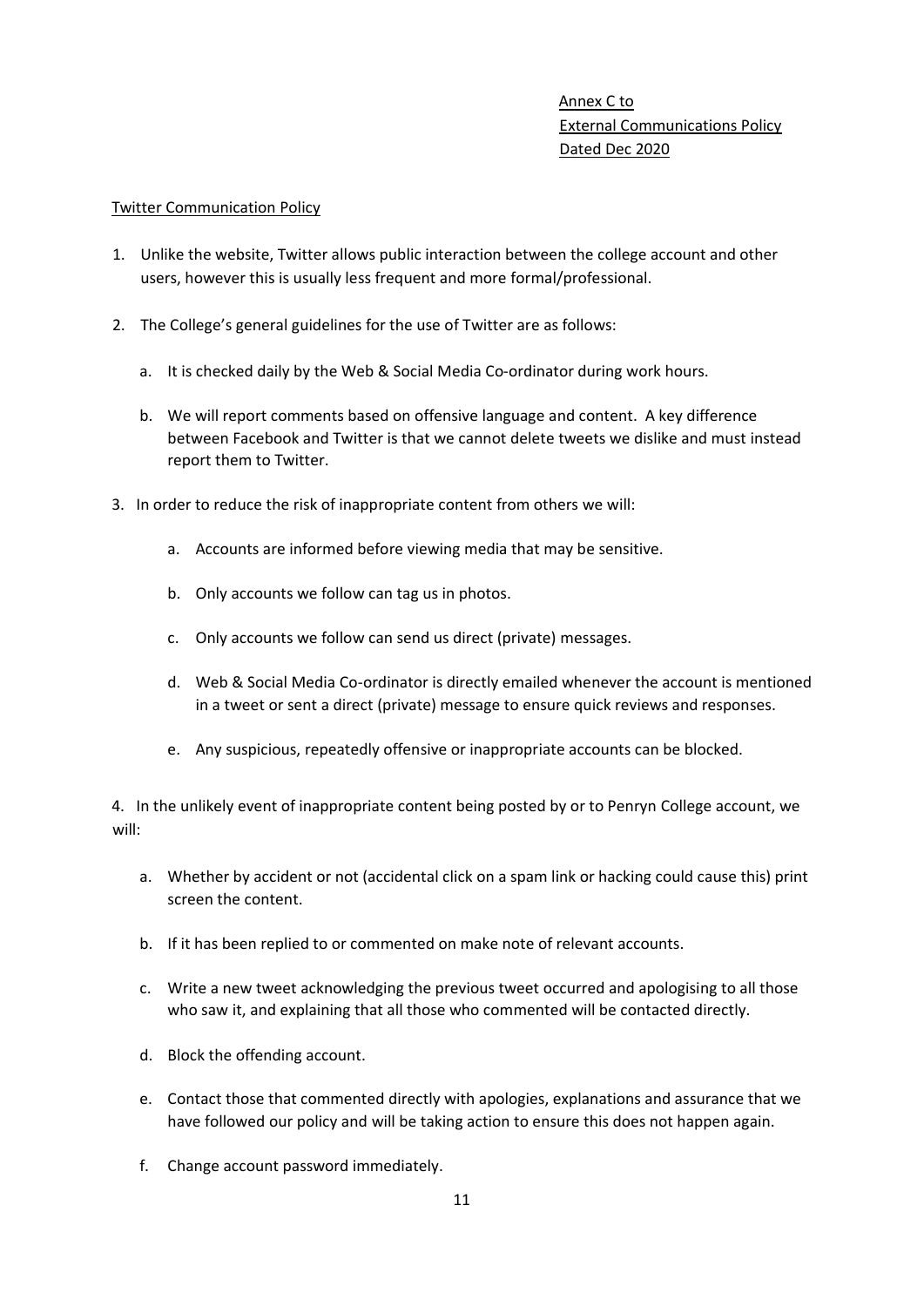- 5. In the event of negative, but not inappropriate, content being posted e.g. complaints, we will: a. Reply as soon as possible.
	- b. If possible answer any questions so that others with the same queries can also see the response.
	- c. Link to the website if information needed is there.
	- d. Refer to school contact details if the question is very specific.

### 6. Monitoring:

Monitor duties will be the responsibility the Web & Social Media Co-Ordinator during their work hours, and also jointly by the designated team of staff with Twitter access. The Twitter page will be active and posted to when the WSMC is active unless events require immediate attention.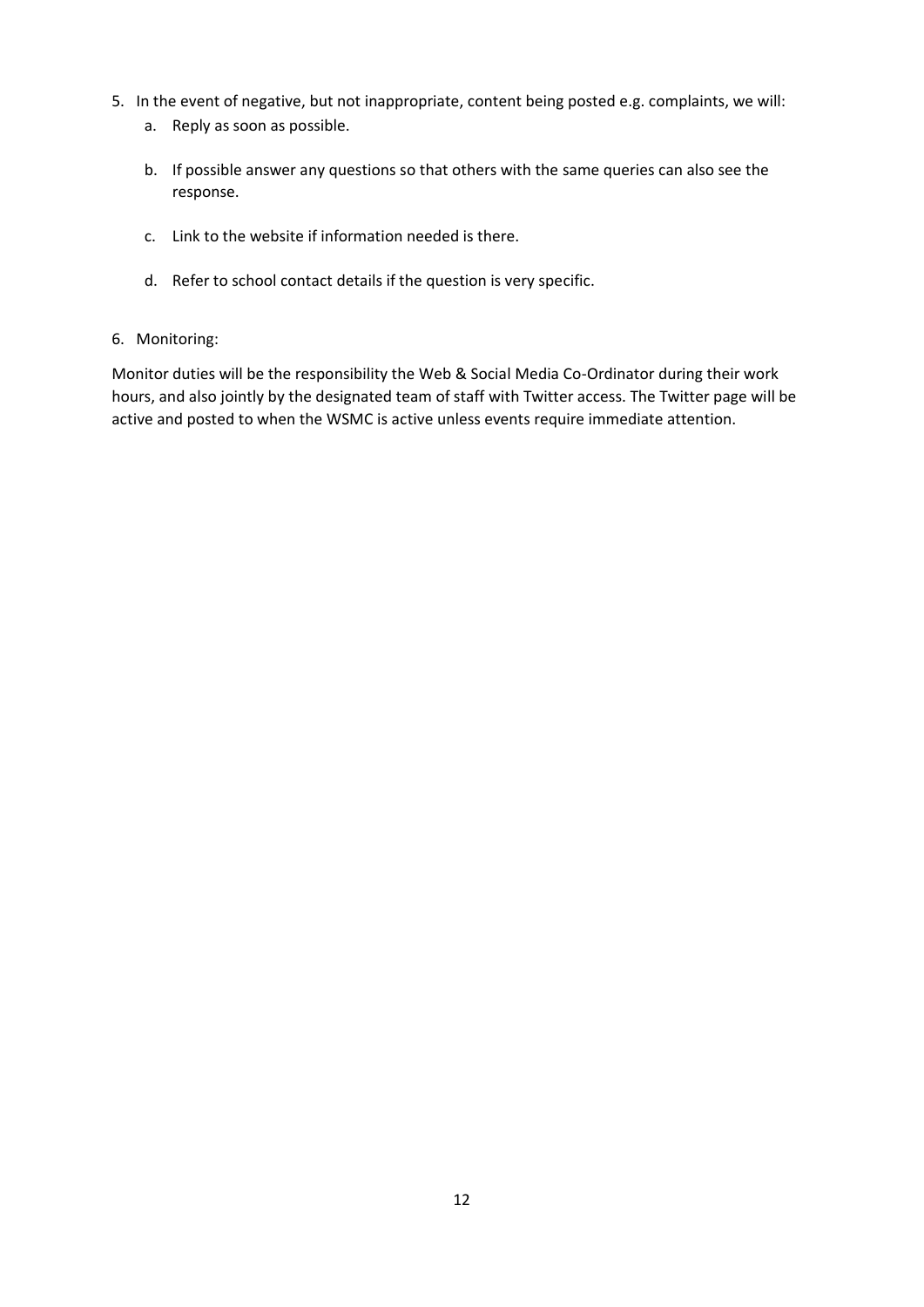# Separated Parents Policy – Appendix to the Communication Policy

As a school, we have a legal duty in education law to treat both mothers and fathers equally, subject to any court order that is in place

Parental separation is very often traumatic for any child concerned and unfortunately these personal family problems can have an impact on the schools the children attend. This policy is an attempt to minimise any impact and to clarify to all parties what is expected from separated parents and what can be expected from the school and its staff.

The definition of a parent for school purposes is much wider than for any other situation. The Education Act 1996 defines a parent as:

- All natural parents, including those that are not married;
- Any person who has parental responsibility but is not a natural parent e.g. a legally appointed guardian or the Local Authority named in a Care Order;
- Any person who has care of a child i.e. a person with whom the child resides and who looks after the child irrespective of the relationship

Parents as defined above are entitled to share in the decisions that are made about their child and to be treated equally by schools. In particular, these entitlements include:

- Appeal against admission decisions;
- Ofsted & school based questionnaires;
- Participate in any exclusion procedure;
- Attend parent meetings/school events;
- Have access to school records and receive copies of school reports, newsletters, invitations to school events, school photographs relating to their child and information about school trips

With regards to providing parents with information about their child, we also apply the principles of the General Data Protection Regulations and the Data Protection Act. This states that, as students of secondary school age are deemed to have sufficient capacity to control their own personal information; therefore, if the student does not wish to have information about them, other than an annual report, shared with a parent, then we can refuse to do so. *It is important to note that the provisions of the Education (Student Information) (England) Regulations, which require maintained schools to give parents access to their child's educational record, do not apply to academies.*

The Governing Body recognise that while the parents of some pupils may be divorced or estranged, they are entitled to the above and this entitlement cannot be restricted without a specific court order. In particular, the school does not have the power to act on the request of one parent to restrict another.

The information provided to the school when the child was enrolled detailing whether parents have parental responsibility for the child will be presumed to be correct unless a court order or original birth certificate proving otherwise is provided to the school. Similarly, the information provided on the address(es) where the child resides will be presumed to be correct unless a court order proving otherwise is provided to the school.

At Penryn College, our sole wish is to promote the best interests of the child, working in partnership with all parents unless otherwise directed by a court order.

Upon receipt of any court order restricting access to a parent, the school retains the right to consult the Local Authority before taking immediate action. The school is only obliged to comply with an order if it is properly notified and has received a copy for its files, and only to the extent that it relates to the school. The school also has no responsibility for enforcing any court order. In the event that the school is not informed of the existence of such an order, neither parent will have rights superior to the other.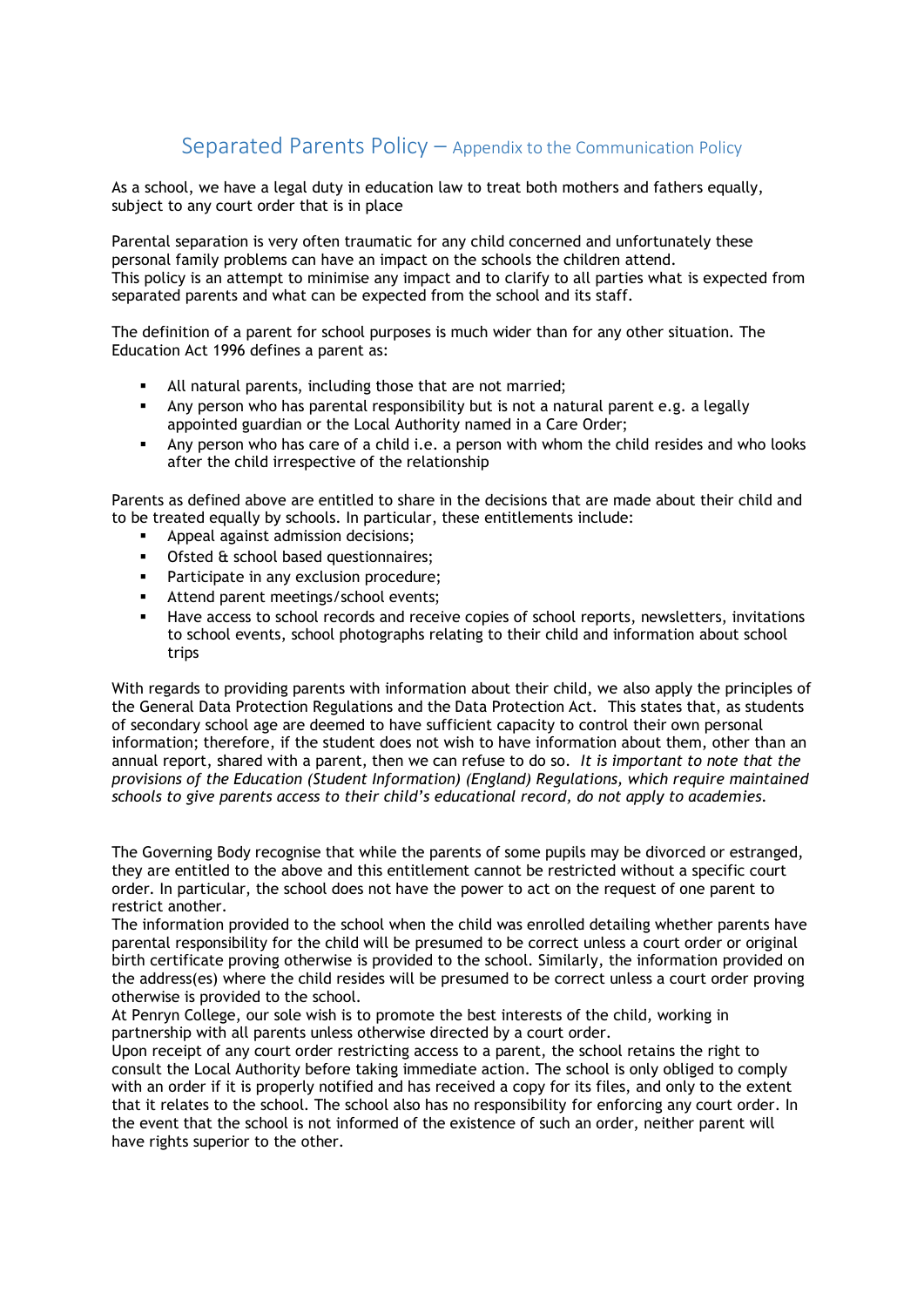Parents are encouraged to resolve contact issues without involving the school directly. The interests of the child will always be paramount when deciding whether to accommodate a request from an estranged parent.

#### **Change in parent responsibility**:

- $\circ$  It is the responsibility of the parents to inform school when there is a change in family circumstances. The school needs to be kept up to date with contact details, arrangements for collecting children and emergencies.
- $\circ$  We encourage parents to tell us at an early stage if there is a change in family circumstances. Whenever possible, staff will be informed of such changes so that suitable support can be offered. We will, however, recognise the sensitivity of some situations and maintain the level of confidentiality requested by parents as far as possible
- $\circ$  Newsletters & general school updates can be sent to all parents via parent mail or on the college's Website. These updates will contain all the main events within school, including Achievement and Behaviour Points, weekly homework, parent's evenings etc. Occasionally letters are sent to individual students via their tutor group. These are paper copies only and not sent via parent's mail. We would expect parents to communicate these messages to each other as and when appropriate.
- $\circ$  We will hold one parents evening appointment per child, where all parents are welcome. We would expect parents to communicate with each other regarding these arrangements. The school will only consider separate appointments if there is a court order in place restricting parents attending the same appointment.
- o We expect that parents should liaise and communicate directly with each other in matters such as the ordering of school photographs; tickets for performances and other instances.

### **Summary Reports and Pupil records**

Any parent has the right to Summary reports and review pupil records of their children. If the parents are separated or divorced, progress reports will be sent to the parent and address in the school's records specifying where the child resides with the expectation that he/she will share the report with the other parent. If the child is subject to a joint residence order and the school's records formally capture that the child resides at two addresses, then progress reports will be sent to both addresses.

The school will send copies of the progress reports to a parent with whom the child does not reside only if that parent submits a written request.

Disagreements between parents must be resolved between the parents and cannot be resolved by the school or local authority. In the event that the parents are unable to agree with one another on decisions regarding their child's educational programme, including but not limited to placement, participation in extracurricular activities, and consent to evaluation and services, the school will arrange a meeting with all parents (preferably together or separately if required) to attempt to assist the parents to resolve the situation.

#### **Collecting students from school:**

The school will release children to parents in accordance with arrangements notified to the school. If one parent seeks to remove the student from school in contravention of the notified arrangements, and the parent to whom the child would normally reside with has not consented, the following steps will be followed:

- o A member of the SLT will meet with the parent seeking to remove the student and, in his/her presence, telephone the parent to whom the child would normally reside with and explain the request.
- $\circ$  If the parent to whom the child would normally reside with agrees, the student may be released and the records will reflect that the permission was granted orally.